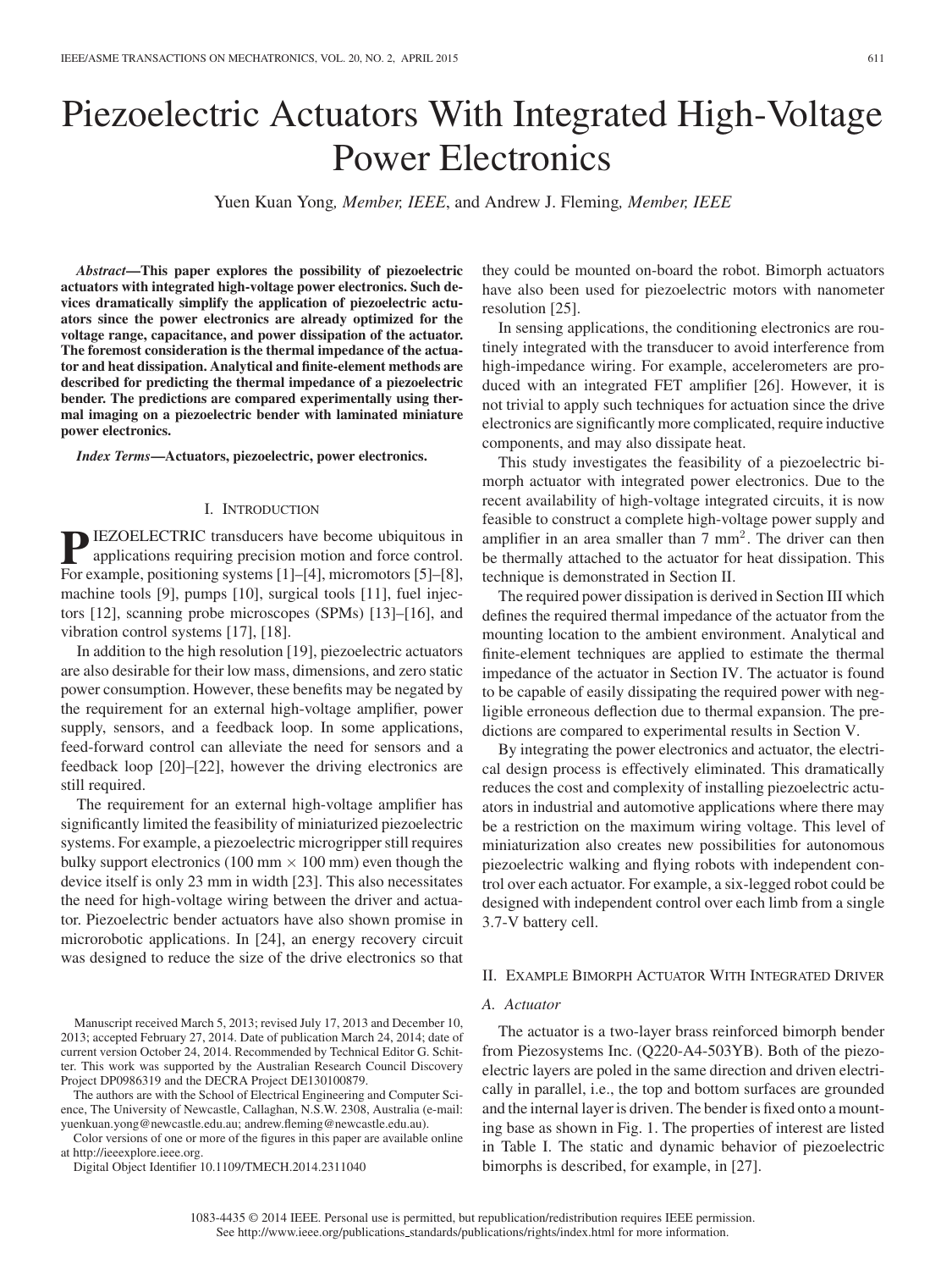

Fig. 1. Piezoelectric bimorph actuator with thermally attached power electronics.

TABLE I PROPERTIES OF THE PIEZO SYSTEMS Q220-A4-503YB BENDER ACTUATOR

| Dimensions              | 63.5 x 31.8 x 0.51 mm     |  |
|-------------------------|---------------------------|--|
| Piezo Material          | 5A4E                      |  |
| Curie Temperature       | $350\,^{\circ}\mathrm{C}$ |  |
| Voltage                 | $\pm 90$ V                |  |
| Mounted Deflection      | $\pm 1.26$ mm             |  |
| Mounted Stiffness       | $245$ N/m                 |  |
| Mounted Blocking Force  | $0.31\,N$                 |  |
| Mounted Resonance Freq. | 68 Hz                     |  |
| Capacitance             | $260$ nF                  |  |



Fig. 2. Power electronics functionality [28].

## *B. Power Electronics*

The power electronic module is a PiezoDrive PDu100 driver [28] illustrated in Fig. 2. The power supply is a closed-loop boost converter that produces 105 V from a 3 to 5.5 V supply. The supply voltage is compatible with a single Lithium Ion or Polymer battery cell. To obtain a bipolar output voltage, the load is driven by two linear amplifiers with opposite gain, effectively doubling the output voltage range to  $\pm 100$  V.

The circuit and support electronics are mounted on a thermally conductive PCB with an area of  $12 \text{ mm}^2$ . Approximately



Fig. 3. Connection diagram of the power electronics and actuator.



Fig. 4. Displacement sensor schematic diagram.

half the area is used for connecting pads so the size could be reduced to less than 7 mm<sup>2</sup> if necessary. These dimensions are compatible with many of bender geometries.

The module is bonded to the actuator using an adhesive thermally conductive insulator (T-Global LI-98-150-025). This material is a soft elastomer which effectively decouples the strain of the actuator from the high-stiffness of the PCB. Three layers of 0.25 mm thickness were used for a total thickness of 0.75 mm.

The connection diagram for the electronics and actuator is shown in Fig. 3. An input signal of  $\pm 1.65$  V with an offset of 2.5 V produces a  $\pm$ 90-V output signal which is the full range of the actuator.

#### *C. Sensor Design*

The position is measured with an OPB703 reflective sensor and the conditioning circuit illustrated in Fig. 4. When driven with a 40 mA current, the phototransistor current is proportional to the distance over a range of approximately 2.5 mm (centered at 2.5 mm). The op-amp acts as a photocurrent amplifier with a variable gain up to 10 V/mA. The zero potentiometer is adjusted so that the output is zero volts with zero deflection. Other possible sensor configurations are discussed in [29].

## III. ELECTRICAL CONSIDERATIONS

For the purposes of estimating electronic power dissipation at frequencies below the first resonance, a piezoelectric actuator can be adequately modeled as a capacitor as shown in Fig. 5(a) [30]. It should be noted that soft piezoceramics, such as PZT-5H, exhibit significant hysteresis that can effectively double the small-signal capacitance when driven at full range.

The power dissipation of the grounded amplifier in Fig. 5(a) can be found by summing the power supplied by the positive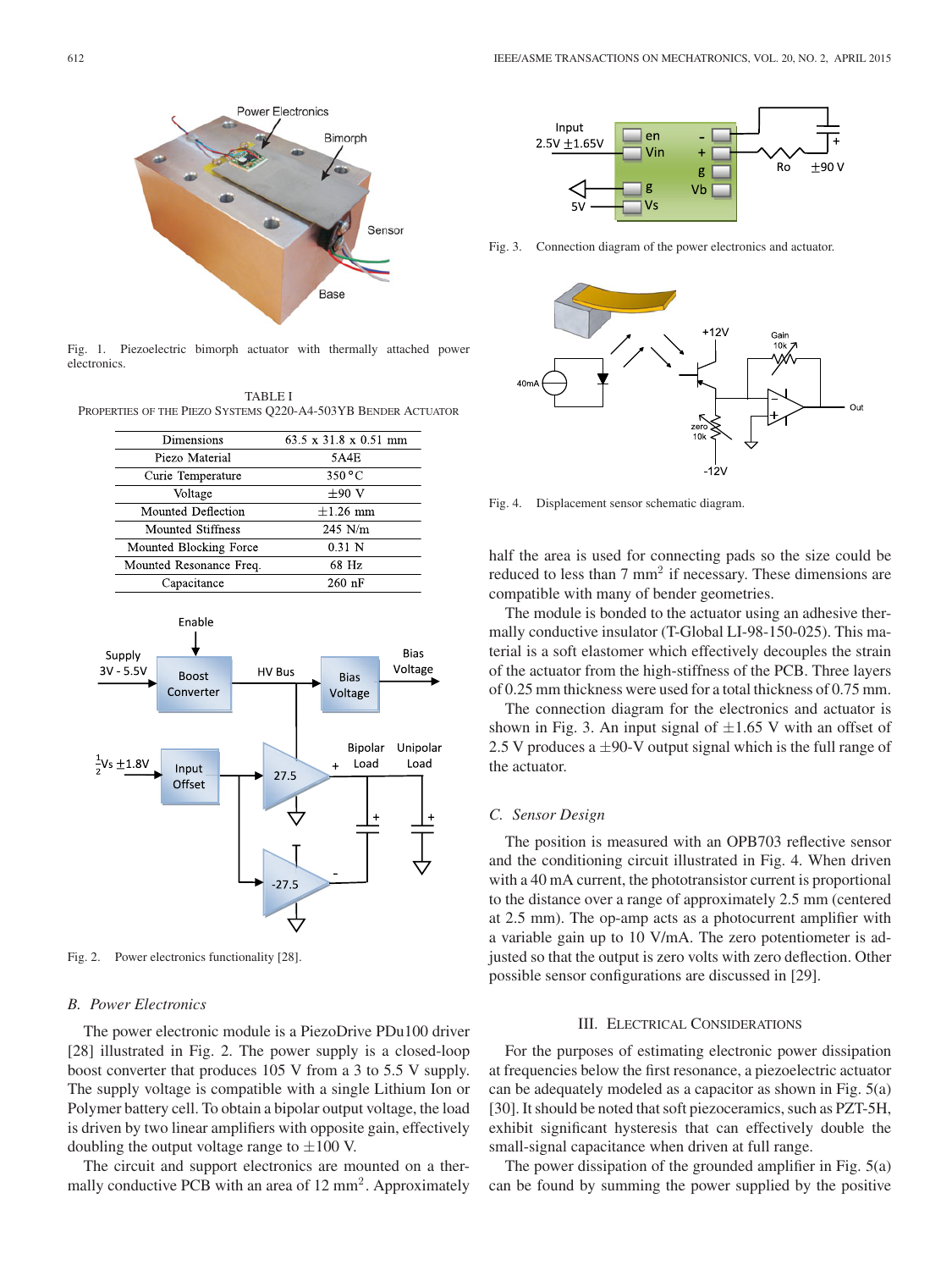

Fig. 5. (a) Electrical model of a piezoelectric actuator driven in the grounded configuration and (b) the equivalent bridged configuration.

and negative supplies [31],

$$
P_d = V^+ I^+_{av} + V^- I^-_{av}.
$$
 (1)

For a capacitive load  $I_{av}^+ = -I_{av}^-$ ; therefore,

$$
P_d = (V^+ - V^-)I_{av}.
$$
 (2)

With a sinusoidal excitation, the peak load current is

$$
I_{L(pk)} = \pi V_{L(p-p)} f C_p. \tag{3}
$$

The average current is, therefore,

$$
I_{av} = \frac{1}{2\pi} \int_0^{\pi} I_{L(pk)} \sin(\theta) d\theta = \frac{I_{L(pk)}}{\pi}.
$$
 (4)

Thus, the power dissipation is

$$
P_d = (V^+ - V^-)V_{L(p-p)}C_p f.
$$
 (5)

The driver described in Section II-B operates in the bridged configuration as shown in Fig. 5(b). To achieve the same load voltage as the grounded circuit, the bridged configuration requires only half the supply voltage. However, since the average load current is identical and there are two amplifiers, the total power dissipation of the bridged configuration is identical to the grounded circuit.

In addition to the power dissipated by the amplifiers, the finite efficiency of the boost converter must also be considered. If the converter efficiency is  $\eta$ , the total power dissipation becomes

$$
P_d = \frac{1}{\eta} (V^+ - V^-) V_{L(p-p)} C_p f.
$$
 (6)

The previous equation is relevant to any linear amplifier with a switched mode power supply operating in the standard or bridged configuration. It should be noted that  $\eta$  is the fullload converter efficiency. The actual efficiency may vary under lighter load conditions; however, this approximation is sufficient for estimating the worst case power dissipation. For the bridged driver described in Section II-B,  $V^+/2 = 105$  V,  $V^- = 0$  V, and the efficiency is approximately  $\eta = 0.75$ . Therefore, the power dissipation is

$$
P_d = \frac{210\ V \times 520\ nF}{0.75} V_{L(p-p)} f.
$$
 (7)

With the full-scale  $\pm 90$  V load voltage, the power dissipation is 26 mW/Hz. Thus, if the actuator is operated at the maximum



Fig. 6. Cantilever beam model with the fixed-end heated.

operating frequency of 60 Hz, the maximum power dissipation is approximately 1.5 W.

## IV. THERMAL DISSIPATION

As discussed previously, the power electronic module may dissipate up to 1.5 W. The thermal impedance of the mounting location must be low enough to ensure that the junction temperature of the electronics does not exceed 150 ◦C. Although the Curie temperature of the piezoelectric material is 350 ◦C, the maximum practical temperature is also limited to around 150 ◦C by the glue layers. To investigate the thermal dissipation of the bender, the thermal impedance is calculated analytically in this section. This result is compared to an ANSYS finite-element (FE) simulation and experimental results. The thermally induced deflection and extension of the bender is also studied by finite-element analysis.

## *A. Analytical Estimation*

To estimate the thermal impedance, the temperature distribution of the bender is first calculated. The bimorph bender is thermally modeled as a fin. The Biot number (Bi =  $h_c t/2k_a$ ) of the bender is estimated to be  $\langle 0.1$ , where  $h_c$  is the natural convection coefficient, t is the thickness, and  $k_a$  is the average thermal conductivity of the bender. Bi  $< 0.1$  shows that the bender has a uniform temperature along its thickness direction where temperature at the center will not differ from that of the surface by more than 5% [32]. Therefore, the temperature distribution along the thickness direction can be ignored, and only the temperature distribution along the longitudinal dimension is considered. As a result, the bender is modeled as 1-D fin.

As shown in Fig. 6, the bimorph is a cantilever beam with the fixed-end heated by the integrated power electronics. The maximum power is assumed to be  $Q = 1.65$  W.  $T_a$  is the ambient temperature, L is the length,  $w$  is the width, and  $x$  is the distance along the length of the bender. The temperature distribution profile of the bender along the x-direction can be found by solving the following differential equation [32], [33],

$$
\frac{d^2T}{dx} - \beta^2 \left[ T\left( x \right) - T_a \right] = 0 \tag{8}
$$

where  $\beta^2 = 2h_c/(2k_1t_1 + k_2t_2)$ ,  $k_1$  and  $t_1$  are the thermal conductivity and thickness of the piezoelectric layer respectively,  $k_2$  and  $t_2$  are the thermal conductivity and thickness of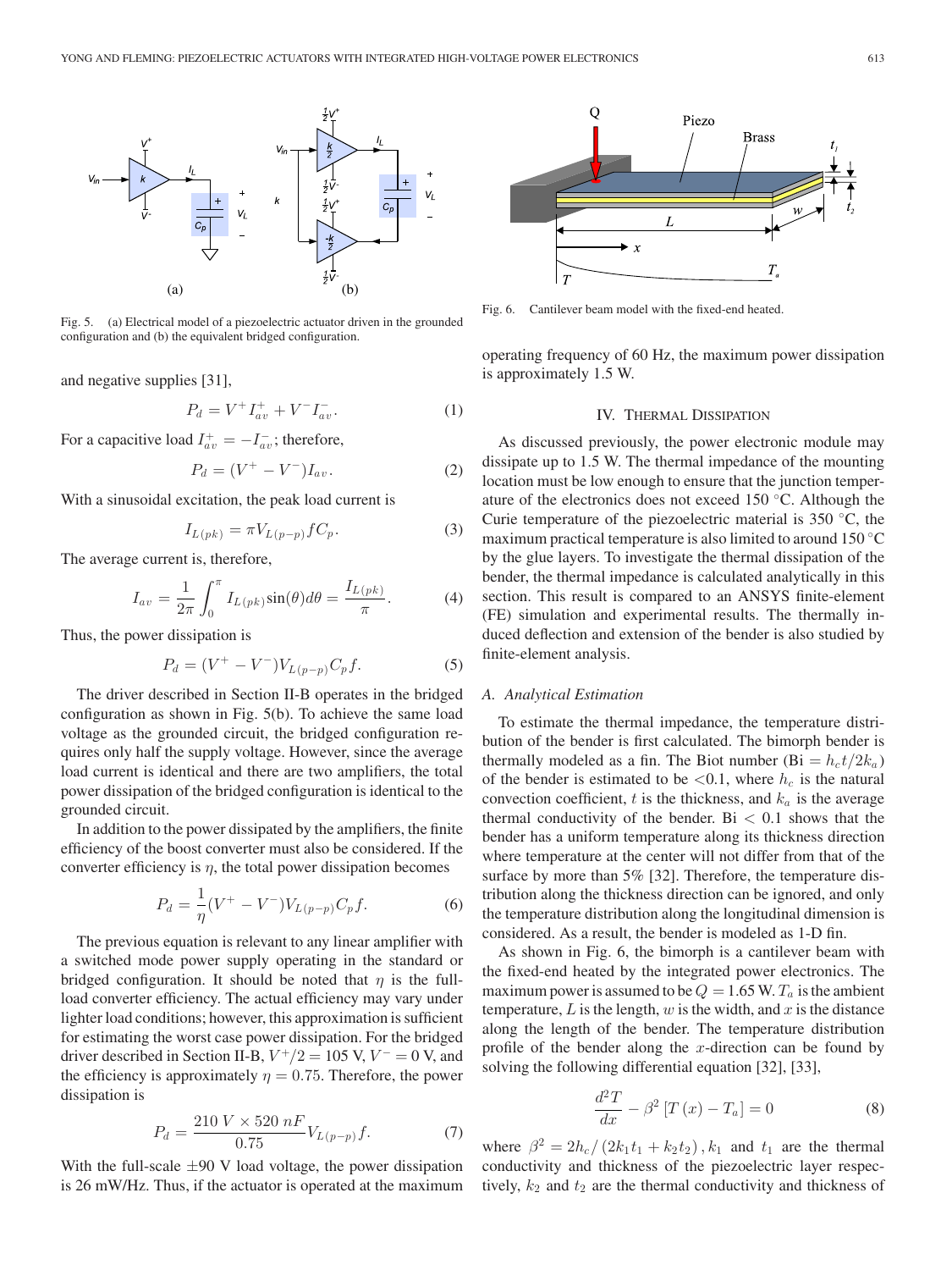TABLE II DIMENSIONS AND PROPERTIES OF THE BENDER

|    | $\scriptstyle{w}$ |    | $t_2\$ | $\sim$ | $\kappa_2$ |
|----|-------------------|----|--------|--------|------------|
| mm | mm                | mm | mm     | W/mK   | W/mK       |
|    | 8<br>ו כ          | ∩າ |        |        |            |

the brass layer, respectively. Since  $\beta$  is a constant, (8) has the solution

$$
T(x) - T_a = C_1 e^{-\beta x} + C_2 e^{\beta x}.
$$
 (9)

Assuming the thermal heating occurs at  $x = 0$ , we have a boundary condition

$$
-(2k_1A_1 + k_2A_2)\frac{dT(0)}{dx} = Q
$$

$$
-w(2k_1t_1 + k_2t_2)\frac{dT(0)}{dx} = Q
$$

$$
\frac{dT(0)}{dx} = \frac{-Q}{w(2k_1t_1 + k_2t_2)}
$$
(10)

where  $A_1$  and  $A_2$  are the cross-sectional area of the piezoelectric and brass layer, respectively. Differentiating (9), and equate it to  $(10)$ , we have

$$
C_2 = C_1 - \frac{Q}{\beta w \left(2k_1 t_1 + k_2 t_2\right)}.\tag{11}
$$

Substituting (11) into (9), and by assuming that at  $x =$  $L, T(L) = T_a$ , we have

$$
C_1 = \frac{Qe^{2\beta L}}{\beta w \left(2k_1 t_1 + k_2 t_2\right) \left(1 + e^{2\beta L}\right)}.
$$
 (12)

Substituting  $(12)$  into  $(11)$ , we have

$$
C_2 = \frac{-Q}{\beta w \left(2k_2 t_1 + k_2 t_2\right) \left(1 + e^{2\beta L}\right)}.
$$
 (13)

Equations (12) and (13) can be simplified to

$$
C_1 = \frac{Qe^{\beta L}}{2\beta w \left(2k_1t_1 + k_2t_2\right)\cosh\left(\beta L\right)}\tag{14}
$$

$$
C_2 = \frac{-Qe^{-\beta L}}{2\beta w \left(2k_1 t_1 + k_2 t_2\right) \cosh\left(\beta L\right)}.\tag{15}
$$

Substituting (14) and (15) into (9), the temperature distribution along the length direction of the bender is expressed as

$$
T(x) - T_a = \frac{\sinh\left[\beta\left(L-x\right)\right]}{\cosh\left(\beta L\right)} \frac{Q}{\beta w \left(2k_1 t_1 + k_2 t_2\right)}.
$$
 (16)

The dimensions and thermal properties of the bender are listed in Table II. The heat flow applied to the fixed-end is  $Q = 1.65$  W and the ambient temperature is  $T_a = 295$  K. With a convection coefficient of  $h_c = 28$  W/m<sup>2</sup>K, the predicted temperature at the fixed-end is 84.8 °C. The temperature distribution along x is plotted in Fig. 7. At  $x = L$ , both the FE simulated and analytical temperature results approach  $T_a$ , which justify the assumption made in (12) and (13). The analytical temperature profile differs slightly from the FE result due to the one-dimensional (1-D) analytical model and the chosen boundary condition where input power was applied at  $x = 0$ . The FE model is a 3-D model



Fig. 7. Temperature distribution profile  $T(x)$  of the bender.



Fig. 8. Base thermal impedance versus the length and width of a rectangular bender. The dimensions of the actuator under consideration are marked with a white box.



Fig. 9. Base thermal impedance versus the total thickness of a rectangular bimorph actuator (with equal thickness of piezoelectric and metal layers).

where input power was applied on a  $12 \text{ mm}^2$  area. It is possible to extend the analytical model to multidimensional. However, given the approximate nature of the model, the extension is not deemed justified.

Based on the temperature difference, the thermal impedance of the bender from the applied heat source to ambient is estimated by  $Z = [T(0) - T_a]/Q = 38$  K/W. This result shows that the piezoelectric bender can be used to dissipate two to three Watts of heat, depending on the ambient temperature.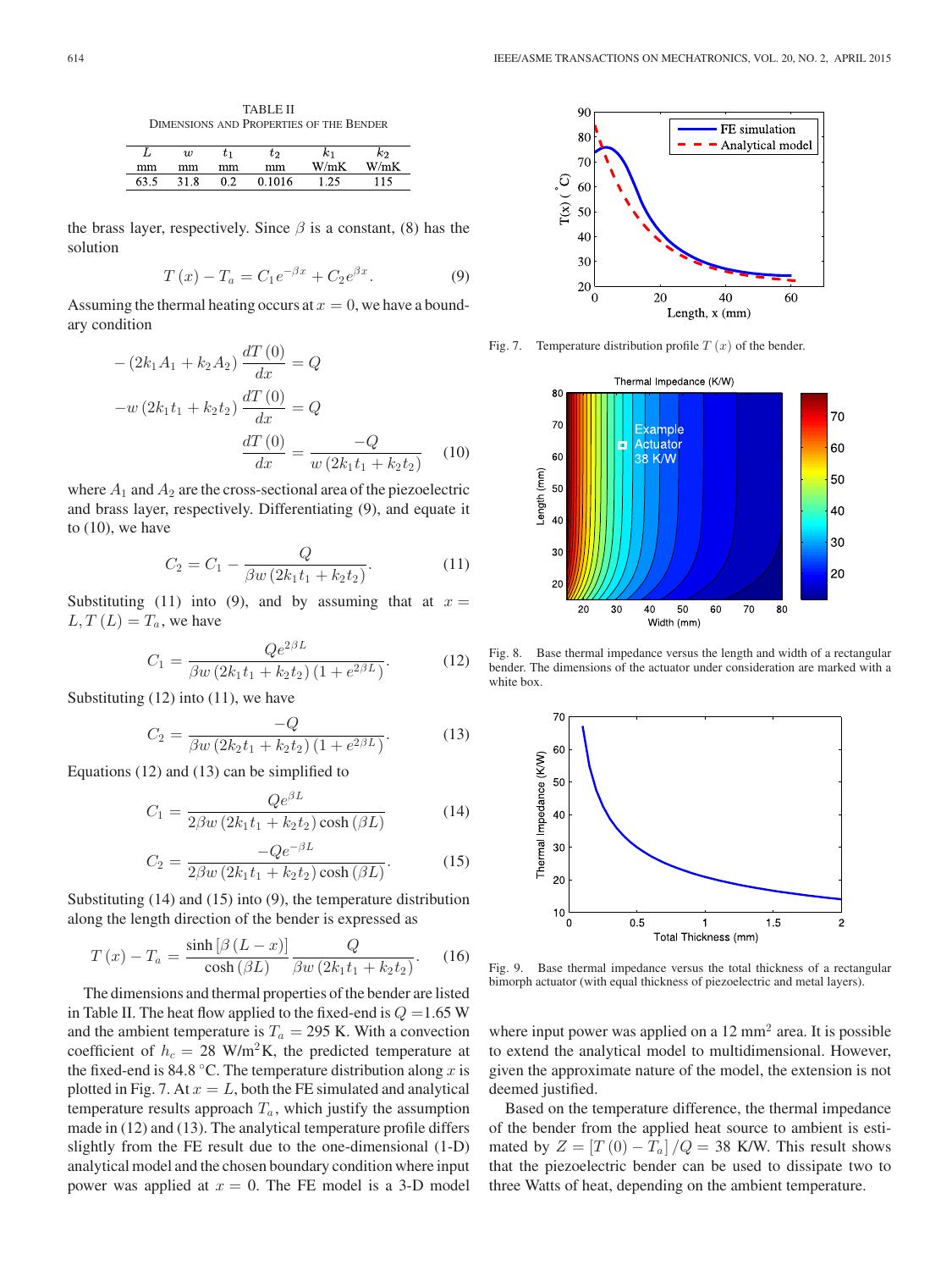

Fig. 10. FE-simulated temperature profiles in degree Celsius (left column) and the corresponding deflections in meter (right column) of the bender. Note that the deflection results are along the bending direction of the bender. Heat source was applied at the (top) fixed-end, (center) middle, and (bottom) free-end of the bender.

When there is a high power dissipation, the actuator will also be moving quickly which is advantageous since this promotes air flow and better cooling. This is particularly true of actuators with large lateral motions such as benders.

To examine the effect of dimensions, the thermal impedance is plotted against the length and width in Fig. 8. The actuator width has the greatest effect on the thermal impedance since twice the heat can be conducted along the width compared to the length. From Fig. 8, it can be observed that there is not a significant advantages in making the width greater than 50 mm or the length greater than 25 mm.

The effect of thickness is also examined in Fig. 9. The thickness is observed to have a significant effect on the thermal impedance, primarily due to the increased cross-sectional area of the metal layer. The practical range of thickness is approximately 0.4 to 1 mm.

#### *B. Finite-Element-Analysis of the Piezoelectric Bender*

An FE model of the bender was constructed in ANSYS Workbench to simulate the temperature distribution and deflection of the bender. A heat source was applied at three different locations: the fixed-end, the center, and the free-end of the bender.

Steady-state thermal analysis was first conducted on the piezoelectric bender to simulate the temperature distribution. The piezoelectric and brass layers were modeled using SOLID90 elements. This element has 20 nodes with a single degree of freedom (DOF), that is temperature, at each node. The thermal properties of the piezoelectric and brass layers are listed in Table II. The resulting temperature profiles are plotted in Fig. 10.

After finding the temperature profile, the results were imported into the static structural analysis. In this analysis system, the piezoelectric and brass layers were modeled using SOLID186 elements. This element has 20 nodes with three DOFs per node: translation in the nodal *x*-, *y*-, and *z*-directions. The FE-simulated temperature profiles and deflections due to temperature variations are plotted in Fig. 10.

Fig. 10 shows that the maximum and minimum temperatures of the bender are very similar for all three heat source locations. The estimated thermal impedances are 32.8 K/W, 32.5 K/W, and 32.2 K/W respectively for the heated fixed-end, middle, and free-end of the bender. These estimated thermal impedances are in close agreement with that of the analytical value.

The simulated maximum deflection is approximately 2  $\mu$ m along the length of the bender for all three cases. Deflections along the bending direction are two orders of magnitude smaller than that of the longitudinal direction. It can be concluded that the unwanted deflections due to heating can be neglected. Since the thermal dissipation and deflection of the bender are not affected by the locations of the heat source, the power electronics can be located at the fixed-end of the bender which is a convenient choice.

#### V. EXPERIMENTAL RESULTS

To simulate the maximum feasible power dissipation, the actuator was driven at 100 Hz with a  $\pm$ 40 V sinusoid. This resulted in a supply current of 0.33 A from a 5 V supply which indicates a power dissipation of 1.65 W. The resulting temperature profiles were recorded with an FLIR i3 infrared camera.

The temperature profiles for the fixed-end and centrally mounted electronics are shown in Fig. 11. The maximum temperatures were 82 ◦C and 84 ◦C, respectively (with a room temperature of 24 ◦C). Therefore, the thermal impedance was 35 K/W for the fixed-end and 36 K/W for the central location. These figures correlate well with the predicted thermal impedances of 32.8 K/W and 32.5 K/W. The slightly higher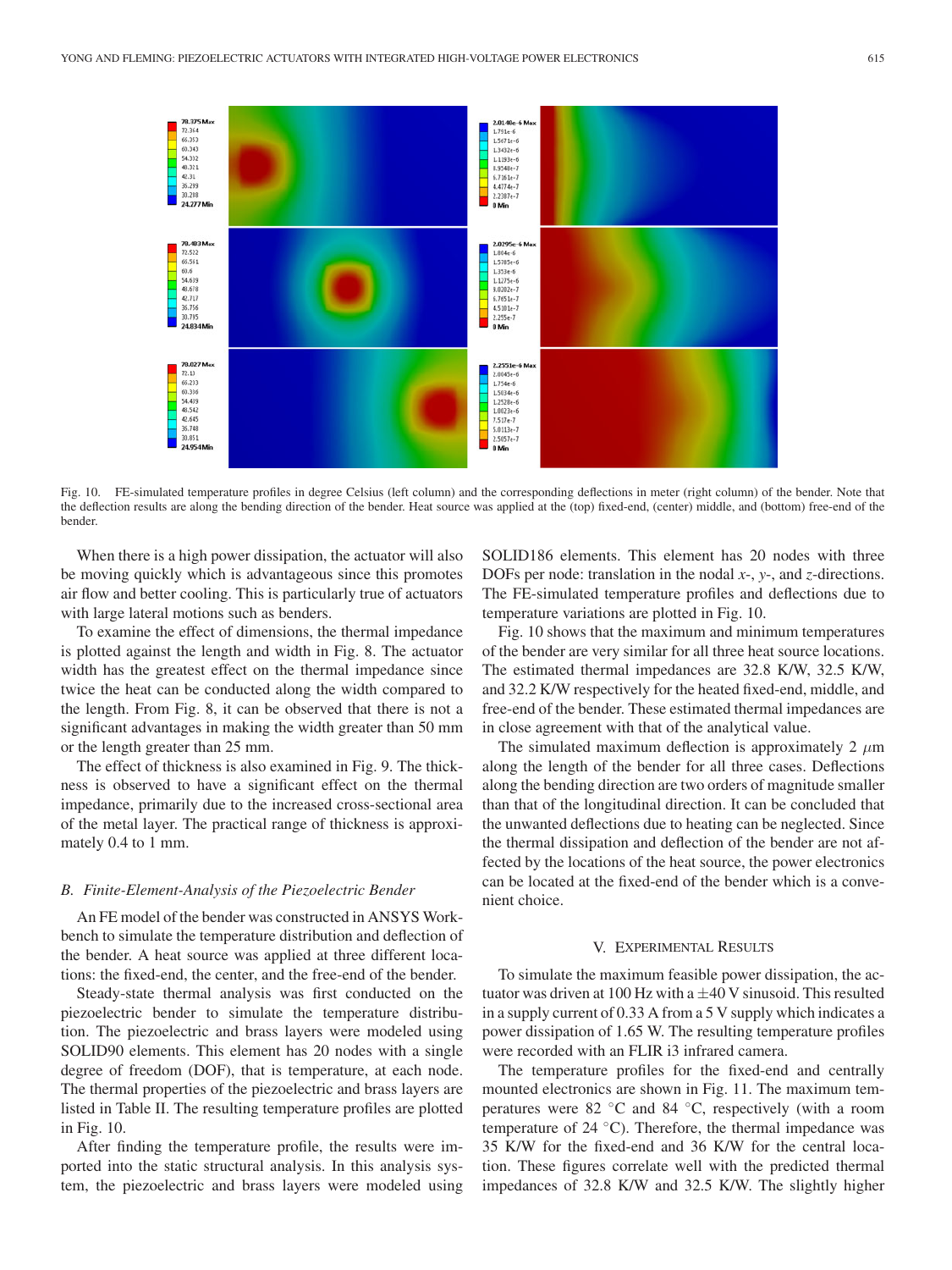

Fig. 11. Experimental temperature distribution with the electronics located at (a) the fixed end and (b) center.

experimental impedance is due to the impedance of the bonding layer which is predicted to be approximately 6 K/W, this was not modeled in the FE analysis.

The position sensor described in Section II-C was calibrated to provide a sensitivity of 1.385 mm/V. The full displacement range of the actuator (without power electronics) was measured to be 2.4 mm (p-p) with a 5 Hz  $\pm$ 90 V sine wave input. When the electronics were mounted in the middle of the actuator, the range was reduced by 5.8% to 2.26 mm. Similarly, when the electronics were located at the base, the range was reduced by 4.2% to 2.3 mm. These range reductions are not considered to be significant since they are smaller than the range tolerance specified by the manufacturer. However, the range reduction could be reduced by using a thermal interface material with greater elasticity.

To assess the thermally induced bending, the actuator frequency was increased until the input electrical power was 1.65 W. After the temperature reached a maximum, the frequency was reduced to 5-Hz while monitoring the average value of the position signal. A 24-mV change in the dc offset was observed which corresponds to a thermally induced deflection of 0.033 mm or 1.4% of the range. This is larger than the FEA prediction of 0.1%. Since there is little temperature difference between the top and bottom surface of the actuator, the additional deflection is thought to be caused by the thermal strain of the thermal interface material and PCB, which was not modeled in the FEA. The thermally induced strain of the electronics could be eliminated by mounting a second amplifier on the bottom of the actuator. With the two amplifiers connected in series, the dissipated power would be equal and the thermally induced strains would be equal and opposite. If the 1.4% deflection is deemed to be significant, the electronics could also be mounted closer to the free end.

# VI. CONCLUSION

This paper has described a piezoelectric bender with integrated high-voltage power electronics. Although the power electronics require heat dissipation, the high thermal conductivity of the piezoelectric ceramic is found to provide effective heat sinking.

The power electronics for an example bimorph actuator required 26 mW/Hz of power dissipation. Since the thermal impedance of the actuator was found to be 32 K/W, the temperature of the electronics and actuator will remain in the safe region, even when driving the actuator at full-range near the resonance frequency. The bending error caused by thermal expansion is negligible due to the almost uniform temperature distribution through the thickness of the bender.

With integrated electronics, only three wires are required for the actuator:  $+5V$ , ground, and the input signal. This dramatically simplifies the application of piezoelectric actuators and eliminates the need for high-voltage wiring and power supplies. Applications include autonomous piezoelectric robotics, industrial actuators, micropumps, positioning systems, and vibration control.

Future work includes replacing the linear amplifiers with an H-Bridge to improve efficiency. The final goal is to produce a driver smaller than 10 mm<sup>2</sup> with power-electronics, a sensor interface, and digital feedback loop. This approach will produce a true mechatronic system with all of the required control and drive electronics. Another goal is to assess the impact of thermal cycling on the fatigue life and performance of the actuators.

#### **REFERENCES**

- [1] Y. K. Yong, S. O. R. Moheimani, B. J. Kenton, and K. K. Leang, "Invited review article: High-speed flexure-guided nanopositioning: Mechanical design and control issues," *Rev. Sci. Instrum.*, vol. 83, no. 12, p. 121101, 2012.
- [2] A. A. Eielsen, J. T. Gravdahl, and K. Y. Pettersen, "Adaptive feed-forward hysteresis compensation for piezoelectric actuators," *Rev. Sci. Instrum.*, vol. 83, no. 8, p. 085001, 2012.
- [3] E. Guliyev, T. Michels, B. Volland, T. Ivanov, M. Hofer, and I. Rangelow, "High speed quasi-monolithic silicon/piezostack SPM scanning stage," *Microelectron. Eng.*, vol. 98, pp. 520–523, 2012.
- [4] A. J. Fleming, "Nanopositioning system with force feedback for highperformance tracking and vibration control," *IEEE/ASME Trans. Mechatronics*, vol. 15, no. 3, pp. 433–447, Jun. 2010.
- [5] K. Uchino and J. R. Giniewica, *Micromechatronics*. New York, NY, USA: Marcel Dekker, 2003.
- [6] Y. Zhang, G. Liu, and J. Hesselbach, "On development of a rotary linear actuator using piezoelectric translators," *IEEE/ASME Trans. Mechatronics*, vol. 11, no. 5, pp. 647–650, Oct. 2006.
- [7] P. Tenzer and R. Mrad, "A systematic procedure for the design of piezoelectric inchworm precision positioners," *IEEE/ASME Trans. Mechatronics*, vol. 9, no. 2, pp. 427–435, Jun. 2004.